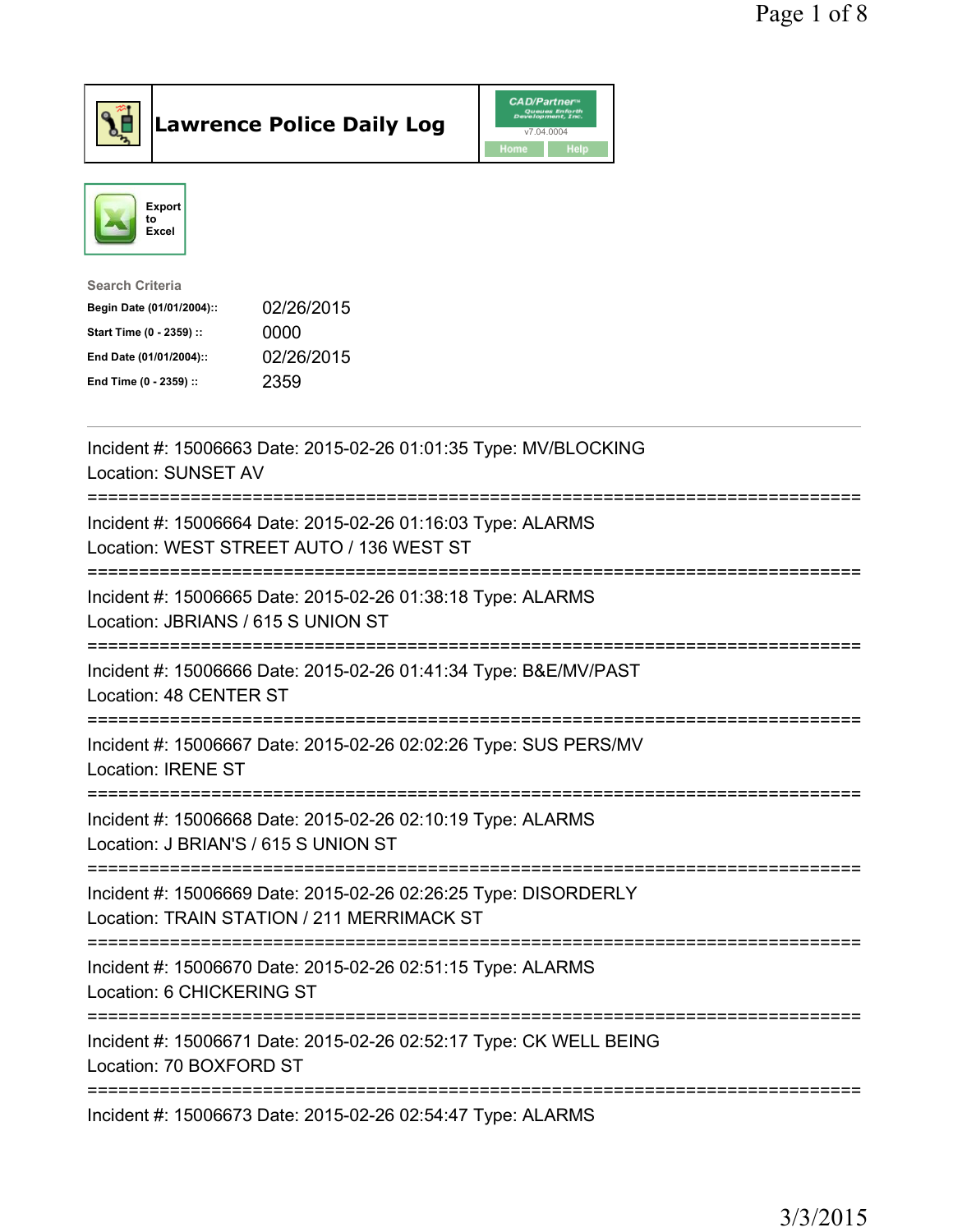Location: WEST STREET AUTO / 136 WEST ST =========================================================================== Incident #: 15006672 Date: 2015-02-26 02:55:13 Type: TOW OF M/V Location: 50 ISLAND ST =========================================================================== Incident #: 15006674 Date: 2015-02-26 03:00:35 Type: ALARMS Location: J BRIANS / 615 S UNION ST =========================================================================== Incident #: 15006675 Date: 2015-02-26 05:24:29 Type: MV/BLOCKING Location: 108 WALNUT ST =========================================================================== Incident #: 15006676 Date: 2015-02-26 06:43:52 Type: M/V STOP Location: ESSEX ST & MILL ST =========================================================================== Incident #: 15006677 Date: 2015-02-26 06:58:15 Type: HIT & RUN M/V Location: FOSTER ST & MARKET ST =========================================================================== Incident #: 15006678 Date: 2015-02-26 07:05:40 Type: M/V STOP Location: HAVERHILL ST & JACKSON ST =========================================================================== Incident #: 15006679 Date: 2015-02-26 07:10:30 Type: TOW OF M/V Location: 86 BRADFORD ST =========================================================================== Incident #: 15006681 Date: 2015-02-26 07:35:03 Type: M/V STOP Location: AUBURN ST & HAMPSHIRE ST =========================================================================== Incident #: 15006680 Date: 2015-02-26 07:37:56 Type: ALARMS Location: 67 WINTHROP AV =========================================================================== Incident #: 15006682 Date: 2015-02-26 07:47:23 Type: AUTO ACC/NO PI Location: 11 BROOKFIELD ST =========================================================================== Incident #: 15006684 Date: 2015-02-26 08:01:51 Type: HIT & RUN M/V Location: WEST ST =========================================================================== Incident #: 15006683 Date: 2015-02-26 08:05:22 Type: DISTURBANCE Location: 1 BEACON AV =========================================================================== Incident #: 15006685 Date: 2015-02-26 08:30:54 Type: HIT & RUN M/V Location: 50 S BROADWAY =========================================================================== Incident #: 15006687 Date: 2015-02-26 08:34:47 Type: MAL DAMAGE Location: 92 EUTAW ST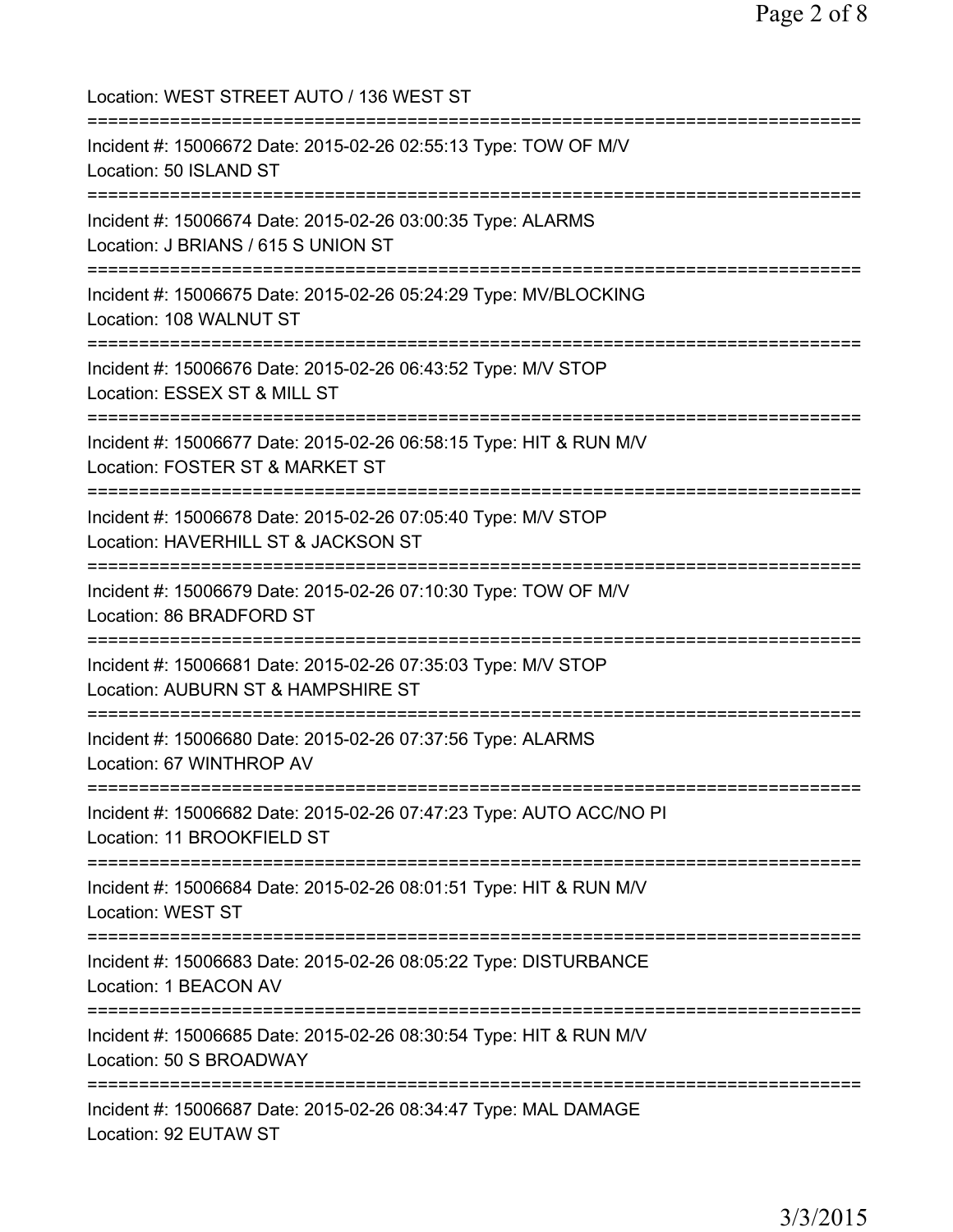| Incident #: 15006686 Date: 2015-02-26 08:36:09 Type: INVESTIGATION<br>Location: 185 ARLINGTON ST<br>===================== |
|---------------------------------------------------------------------------------------------------------------------------|
| Incident #: 15006688 Date: 2015-02-26 09:13:49 Type: HIT & RUN M/V<br>Location: BROADWAY & PARK ST                        |
| Incident #: 15006689 Date: 2015-02-26 09:18:51 Type: LIC PLATE STO<br>Location: 510 LOWELL ST                             |
| Incident #: 15006690 Date: 2015-02-26 09:21:16 Type: LIC PLATE STO<br>Location: 229 HIGH ST                               |
| Incident #: 15006691 Date: 2015-02-26 09:24:35 Type: ABAND MV<br>Location: 40 MONTGOMERY ST                               |
| Incident #: 15006692 Date: 2015-02-26 09:30:13 Type: GEN OFFENCES<br>Location: 205 BROADWAY                               |
| Incident #: 15006693 Date: 2015-02-26 10:06:10 Type: DISTURBANCE<br>Location: 18 SPRINGFIELD ST                           |
| Incident #: 15006694 Date: 2015-02-26 10:13:52 Type: LIC PLATE STO<br>Location: 1 COMMONWEALTH DR<br>----------------     |
| Incident #: 15006695 Date: 2015-02-26 10:14:58 Type: CK WELL BEING<br>Location: 14 LIBERTY AV                             |
| Incident #: 15006696 Date: 2015-02-26 10:16:55 Type: INVESTIGATION<br>Location: 90 LOWELL ST                              |
| Incident #: 15006697 Date: 2015-02-26 10:17:08 Type: B&E FOLLOW UP<br>Location: 177 BAILEY ST                             |
| Incident #: 15006698 Date: 2015-02-26 10:18:55 Type: M/V STOP<br>Location: 113 WILLOW ST                                  |
| Incident #: 15006699 Date: 2015-02-26 10:31:32 Type: DISTURBANCE<br>Location: 205 BROADWAY                                |
| Incident #: 15006700 Date: 2015-02-26 10:39:39 Type: ANIMAL COMPL<br>Location: 68 MELVIN ST                               |
|                                                                                                                           |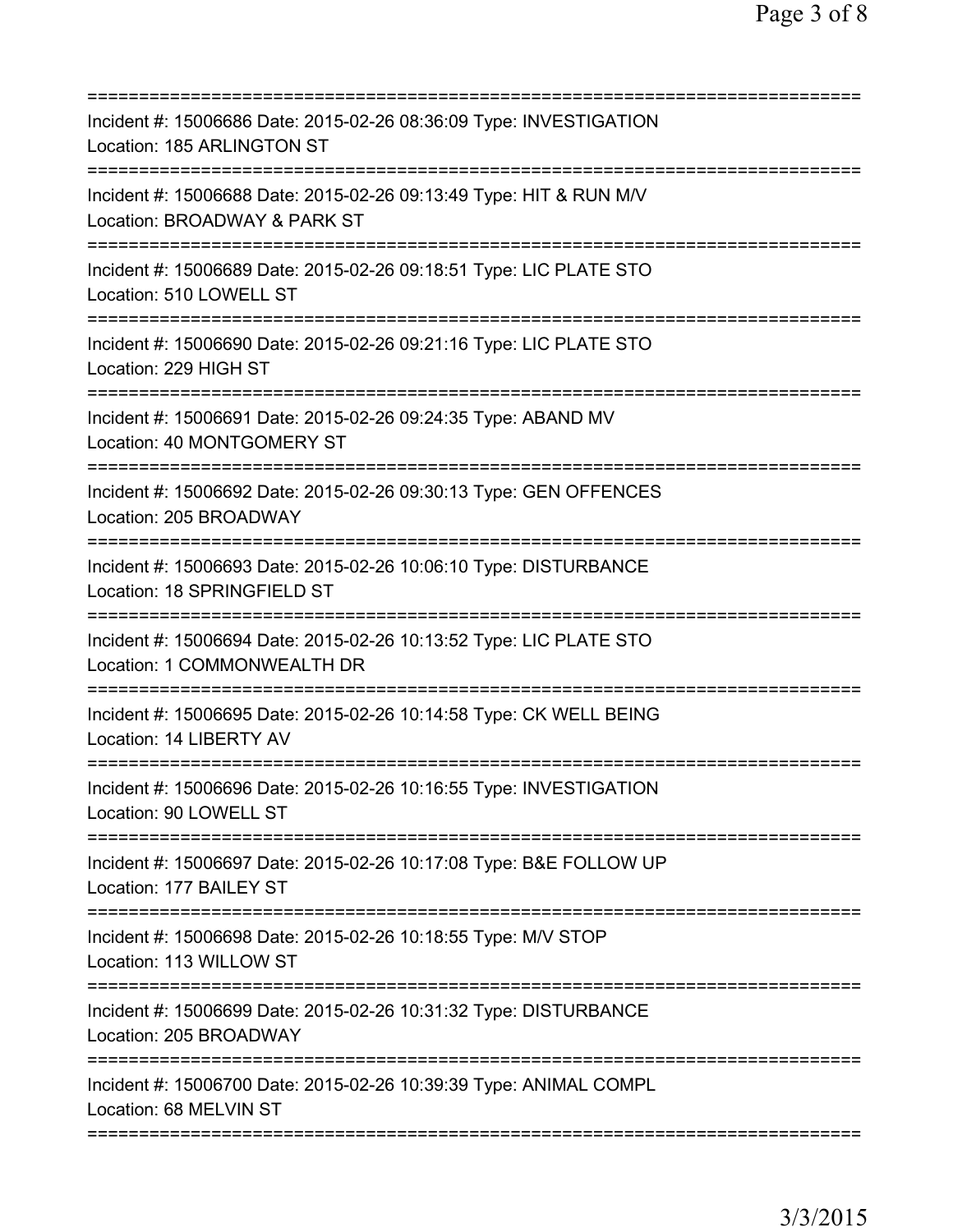| Incident #: 15006701 Date: 2015-02-26 10:42:10 Type: M/V STOP<br>Location: 29 MYRTLE ST                                             |
|-------------------------------------------------------------------------------------------------------------------------------------|
| Incident #: 15006702 Date: 2015-02-26 10:43:48 Type: M/V STOP<br>Location: 265 LOWELL ST                                            |
| Incident #: 15006703 Date: 2015-02-26 11:26:15 Type: M/V STOP<br><b>Location: 40 LAWRENCE ST</b>                                    |
| Incident #: 15006704 Date: 2015-02-26 11:28:28 Type: ASSIST FIRE<br>Location: 183 ESSEX ST                                          |
| Incident #: 15006705 Date: 2015-02-26 11:48:17 Type: LARCENY/MV/PAST<br>Location: 83 WATER ST                                       |
| ==============================<br>Incident #: 15006706 Date: 2015-02-26 11:56:29 Type: M/V STOP<br>Location: CANAL ST & FRANKLIN ST |
| Incident #: 15006707 Date: 2015-02-26 12:04:05 Type: AUTO ACC/NO PI<br>Location: 280 MERRIMACK ST                                   |
| Incident #: 15006708 Date: 2015-02-26 12:20:44 Type: LIC PLATE STO<br>Location: ESSEX ST & MARGIN ST                                |
| Incident #: 15006709 Date: 2015-02-26 12:27:53 Type: M/V STOP<br>Location: 34 HAVERHILL ST                                          |
| Incident #: 15006710 Date: 2015-02-26 12:28:48 Type: M/V STOP<br>Location: BROADWAY & COMMON ST                                     |
| Incident #: 15006711 Date: 2015-02-26 12:29:16 Type: AUTO ACC/NO PI<br>Location: 298 PARK ST                                        |
| =========================<br>Incident #: 15006712 Date: 2015-02-26 12:30:39 Type: MV/BLOCKING<br>Location: 91 SPRINGFIELD ST        |
| Incident #: 15006713 Date: 2015-02-26 12:35:03 Type: AUTO ACC/NO PI<br>Location: 280 MERRIMACK ST                                   |
| Incident #: 15006714 Date: 2015-02-26 12:45:37 Type: SUICIDE ATTEMPT<br>Location: SOCIAL SECURITY / 439 S UNION ST FL 2NDFL         |
| ============================<br>Incident #: 15006715 Date: 2015-02-26 12:49:57 Type: INVESTIGATION                                  |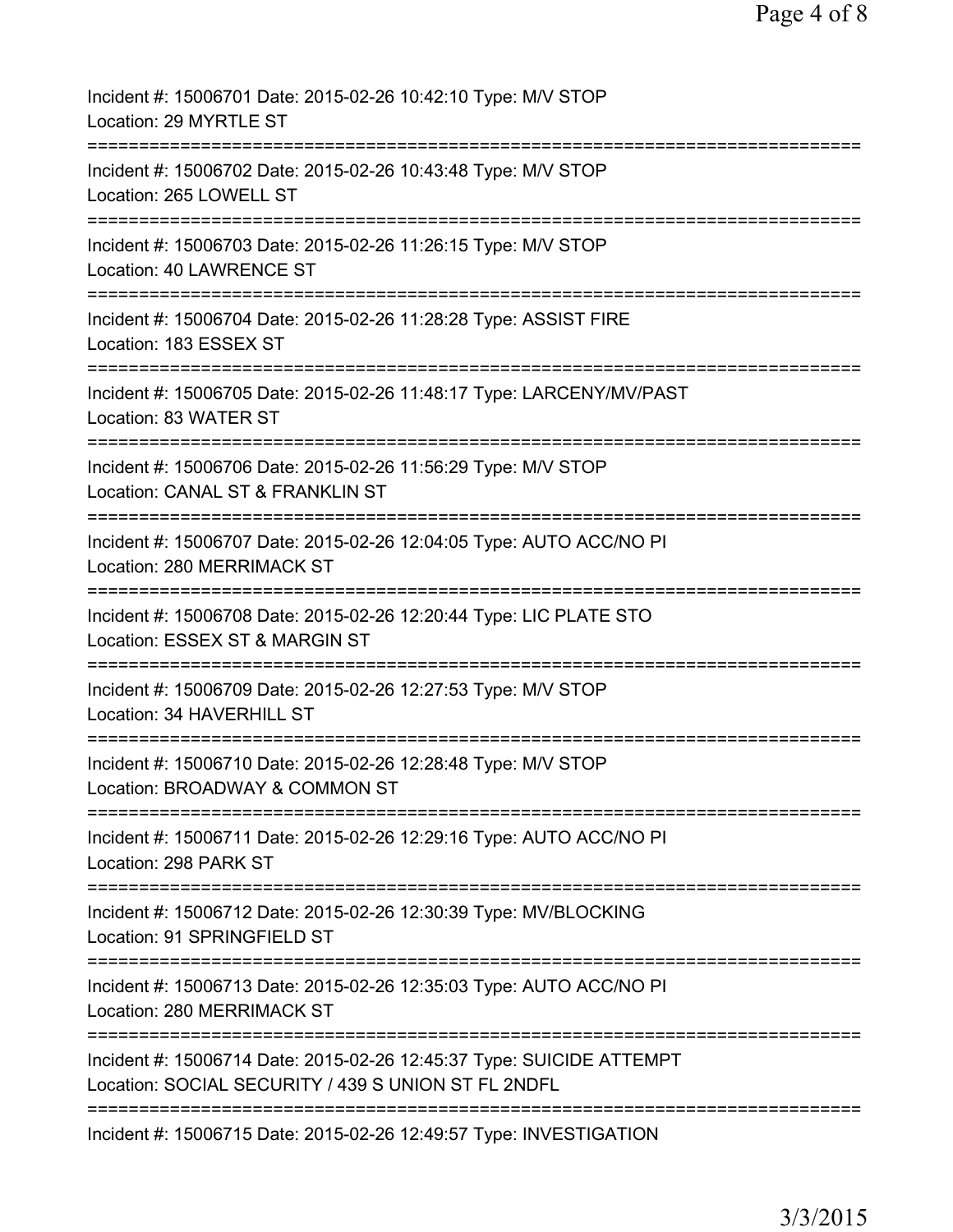| Location: 90 LOWELL ST                                                                                                                       |
|----------------------------------------------------------------------------------------------------------------------------------------------|
| Incident #: 15006716 Date: 2015-02-26 12:55:45 Type: M/V STOP<br>Location: 333 HAVERHILL ST                                                  |
| Incident #: 15006717 Date: 2015-02-26 12:59:42 Type: MAL DAMAGE<br>Location: ELM ST & NEWBURY ST<br>:========================                |
| Incident #: 15006718 Date: 2015-02-26 13:02:08 Type: DOMESTIC/PAST<br>Location: 57 RIVER RD                                                  |
| Incident #: 15006719 Date: 2015-02-26 13:09:33 Type: MEDIC SUPPORT<br>Location: 108 NEWBURY ST #APT103<br>================================== |
| Incident #: 15006720 Date: 2015-02-26 13:10:42 Type: MV/BLOCKING<br>Location: 127 GARDEN ST                                                  |
| Incident #: 15006721 Date: 2015-02-26 13:25:36 Type: ANIMAL COMPL<br><b>Location: 5 LINDEN ST</b>                                            |
| Incident #: 15006722 Date: 2015-02-26 13:27:26 Type: MEDIC SUPPORT<br>Location: 12 METHUEN ST FL 2NDFL                                       |
| Incident #: 15006723 Date: 2015-02-26 13:31:29 Type: MAL DAMAGE<br>Location: ELM ST & NEWBURY ST                                             |
| Incident #: 15006724 Date: 2015-02-26 13:50:10 Type: INVESTIGATION<br>Location: 152 FARNHAM ST                                               |
| Incident #: 15006725 Date: 2015-02-26 14:12:23 Type: ALARM/BURG<br>Location: DIAZ RESD / 19 N BOYLSTON ST                                    |
| Incident #: 15006726 Date: 2015-02-26 14:17:09 Type: GUN CALL<br>Location: SUMMER ST & UNION ST                                              |
| ======<br>Incident #: 15006727 Date: 2015-02-26 14:47:00 Type: INVESTIGATION<br>Location: OLIVER SCHOOL / 183 HAVERHILL ST                   |
| Incident #: 15006728 Date: 2015-02-26 14:51:00 Type: LARCENY/PAST<br>Location: 9 SAXONIA AV                                                  |
| =======================<br>Incident #: 15006729 Date: 2015-02-26 15:17:42 Type: AUTO ACC/NO PI<br>Location: HAVERHILL ST & MILTON ST         |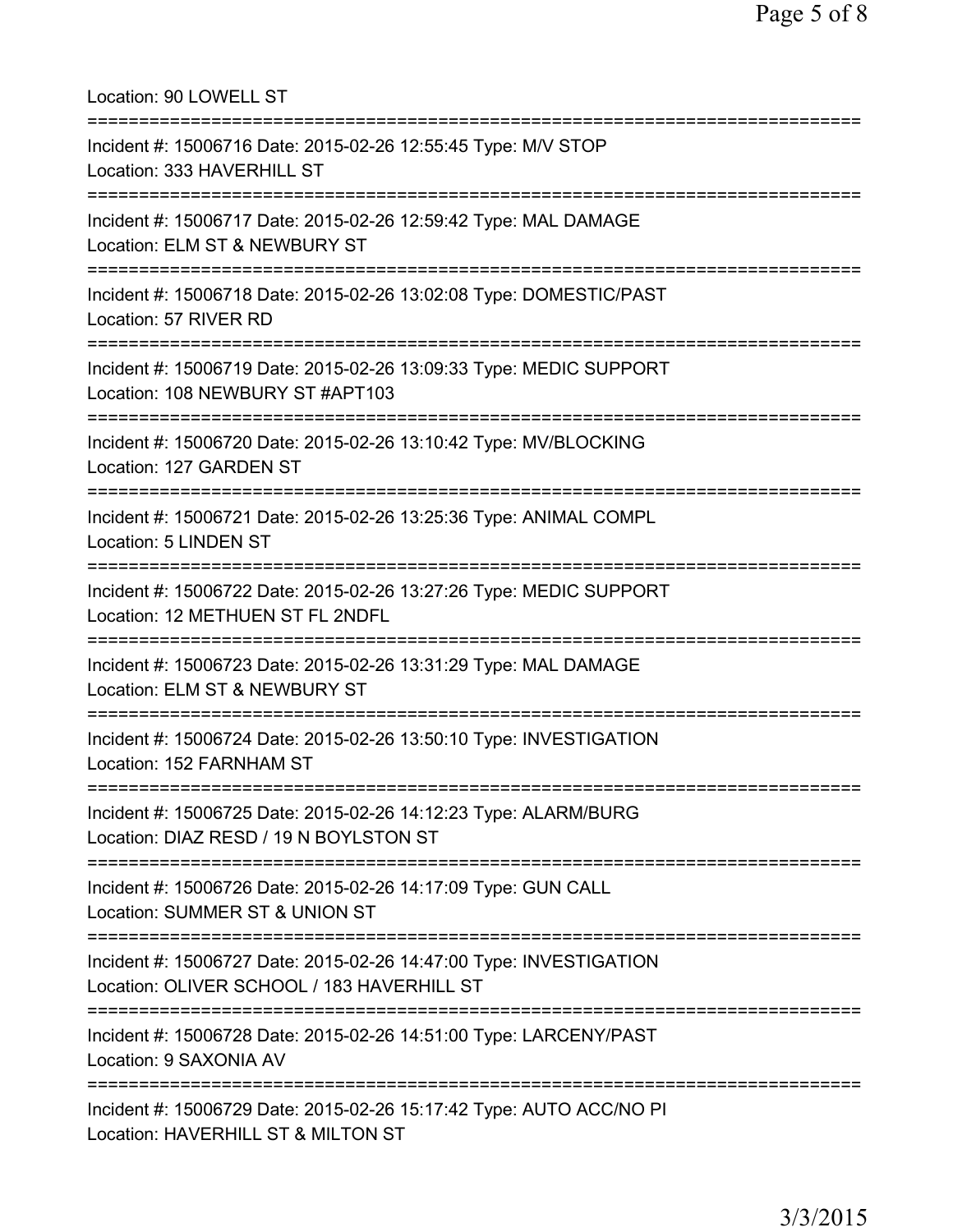| Incident #: 15006730 Date: 2015-02-26 15:36:33 Type: TEST QED<br>Location: 152 FARNHAM ST<br>=====================<br>--------------- |
|---------------------------------------------------------------------------------------------------------------------------------------|
| Incident #: 15006731 Date: 2015-02-26 15:37:20 Type: FIGHT<br>Location: CRAWFORD ST & EXETER ST                                       |
| Incident #: 15006732 Date: 2015-02-26 15:37:29 Type: DISTURBANCE<br>Location: 243 S BROADWAY                                          |
| Incident #: 15006733 Date: 2015-02-26 15:43:46 Type: INVESTIGATION<br>Location: 101 SHAWSHEEN RD                                      |
| Incident #: 15006734 Date: 2015-02-26 15:49:54 Type: B&E/PAST<br>Location: 10 METHUEN ST                                              |
| Incident #: 15006735 Date: 2015-02-26 15:58:22 Type: HIT & RUN M/V<br>Location: BRUCE SCHOOL / 135 BUTLER ST                          |
| Incident #: 15006740 Date: 2015-02-26 16:18:58 Type: MAL DAMAGE<br>Location: 52 UNION ST                                              |
| Incident #: 15006736 Date: 2015-02-26 16:21:05 Type: MV/BLOCKING<br>Location: 683 LOWELL ST                                           |
| Incident #: 15006738 Date: 2015-02-26 16:21:13 Type: KEEP PEACE<br>Location: 83 WEST ST                                               |
| Incident #: 15006737 Date: 2015-02-26 16:21:17 Type: DISORDERLY<br>Location: 51 LAWRENCE ST                                           |
| Incident #: 15006739 Date: 2015-02-26 16:26:48 Type: HIT & RUN M/V<br>Location: GENERAL ST & UNION ST                                 |
| Incident #: 15006741 Date: 2015-02-26 16:28:56 Type: MEDIC SUPPORT<br>Location: 2 MUSEUM SQ #APT 216                                  |
| Incident #: 15006742 Date: 2015-02-26 16:33:34 Type: MAN DOWN<br>Location: SAMI BARBER SHOP / 326 LAWRENCE ST                         |
| Incident #: 15006743 Date: 2015-02-26 16:34:42 Type: SUS PERS/MV<br>Location: GENERAL ST & PROSPECT ST                                |
|                                                                                                                                       |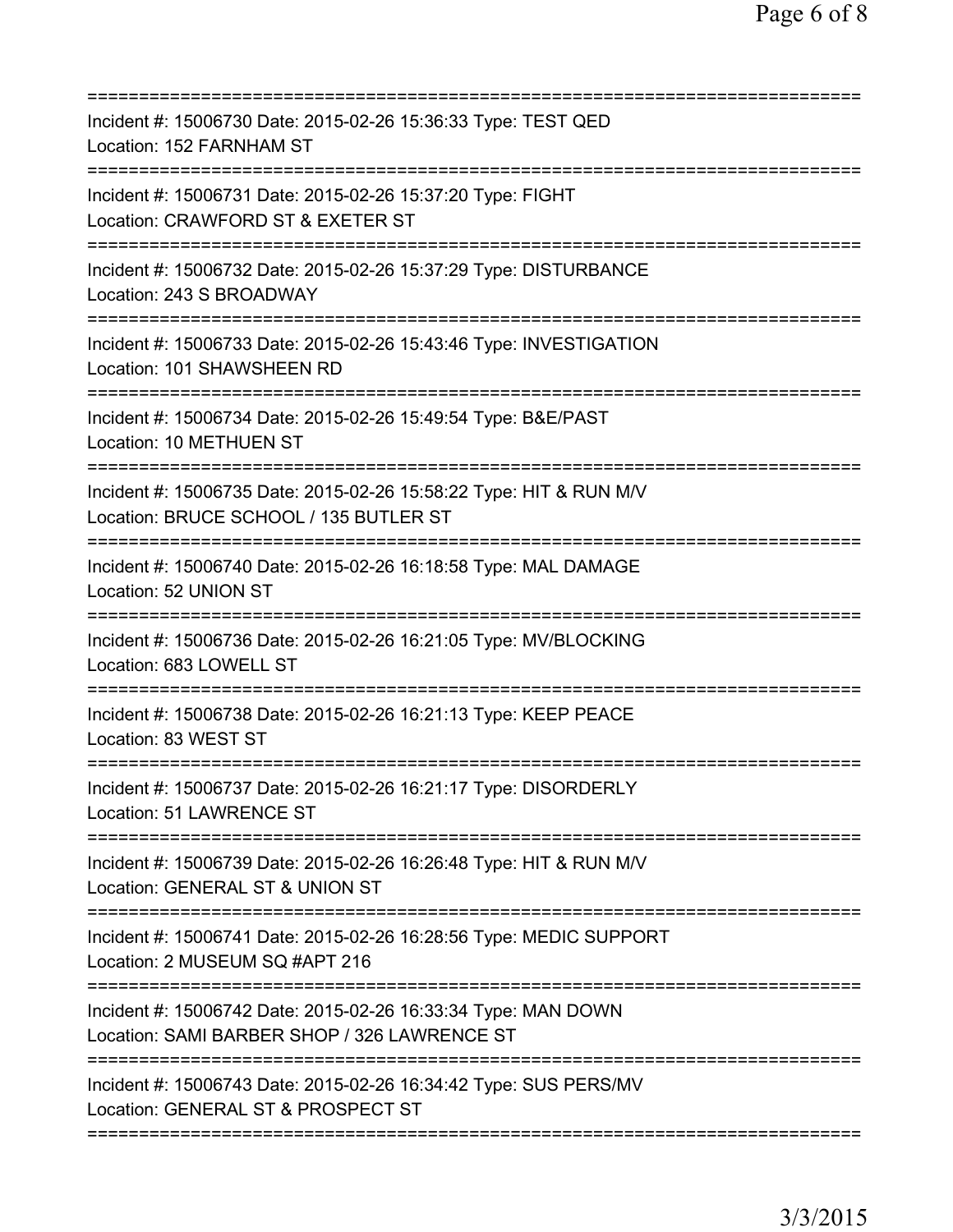| Incident #: 15006744 Date: 2015-02-26 17:08:13 Type: LIC PLATE STO<br>Location: 48 SAUNDERS ST                                                           |
|----------------------------------------------------------------------------------------------------------------------------------------------------------|
| Incident #: 15006745 Date: 2015-02-26 17:08:45 Type: LARCENY/PAST<br>Location: 347 HAVERHILL ST #1 FL 1                                                  |
| Incident #: 15006746 Date: 2015-02-26 17:23:39 Type: M/V STOP<br>Location: AMHERST ST & ANDOVER ST                                                       |
| Incident #: 15006747 Date: 2015-02-26 17:31:04 Type: HIT & RUN M/V<br>Location: 444 LOWELL ST                                                            |
| Incident #: 15006748 Date: 2015-02-26 17:46:09 Type: M/V STOP<br>Location: HOLT ST & WATER ST                                                            |
| Incident #: 15006749 Date: 2015-02-26 18:02:33 Type: CK WELL BEING<br>Location: 490 HAMPSHIRE ST #412                                                    |
| Incident #: 15006750 Date: 2015-02-26 18:15:15 Type: DOMESTIC/PROG<br>Location: 11 LAWRENCE ST #804 FL 8<br>:===========================<br>============ |
| Incident #: 15006751 Date: 2015-02-26 18:22:22 Type: KEEP PEACE<br>Location: 481 S BROADWAY #13 FL 2                                                     |
| Incident #: 15006752 Date: 2015-02-26 18:31:12 Type: THREATS<br>Location: SOUTH LAWRENCE EAST SCHOOL / 165 CRAWFORD ST                                   |
| Incident #: 15006753 Date: 2015-02-26 18:52:14 Type: ALARM/BURG<br>Location: RESD;ALIZE LARA978-509-8040 / 105 FARNHAM ST                                |
| =========================<br>Incident #: 15006754 Date: 2015-02-26 19:17:37 Type: ALARM/BURG<br>Location: DENTAL ARTS 978-857-0794 / 234 ESSEX ST        |
| ================================<br>Incident #: 15006755 Date: 2015-02-26 19:22:47 Type: ALARM/BURG<br>Location: HEAD START / 62 PARK ST                 |
| Incident #: 15006756 Date: 2015-02-26 19:36:39 Type: MAL DAMAGE<br>Location: 600 ESSEX ST                                                                |
| Incident #: 15006757 Date: 2015-02-26 19:42:02 Type: AUTO ACC/PI<br>Location: 137 LAWRENCE ST                                                            |
| Incident #: 15006758 Date: 2015-02-26 19:55:04 Type: LOST PROPERTY                                                                                       |